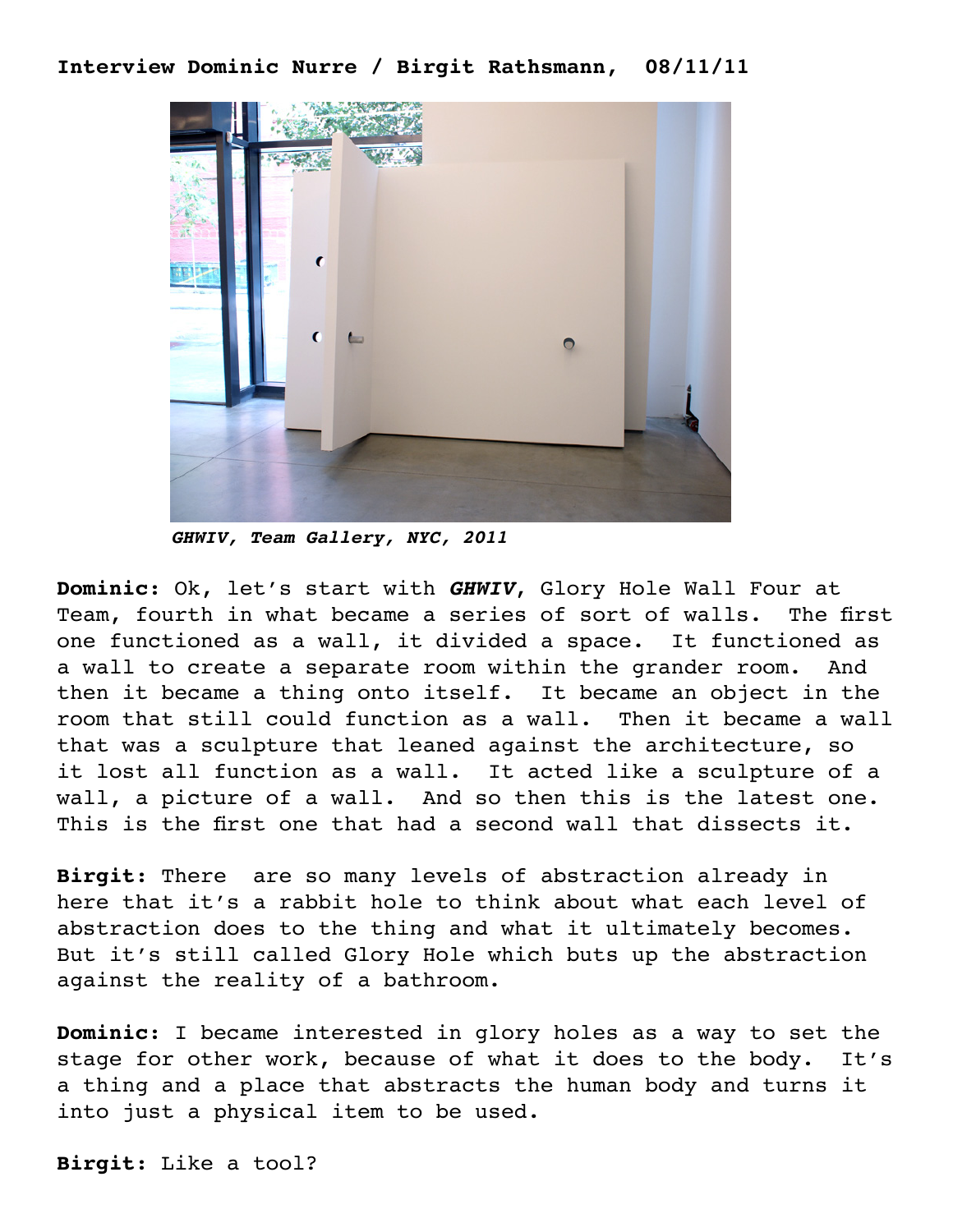**Dominic**: Like a tool, exactly. Or a material. And it just becomes matter. It's about how the body gets abstracted at a physical location, and with a physical device, and how this architecture mediates this interaction between two abstract bodies.

**Birgit**: You never felt compelled to make the walls anything other than the walls that hold the hole. They're not discursive in any way, other than they kind of look like gallery walls. They don't look like the kinds of walls that would have glory holes.

**Dominic**: They look like gallery walls, because gallery walls look like a basic wall. Also, I use the same paint as the gallery and it becomes incorporated as an extra wall in their space. It sort of becomes their wall. In this instance it's Team's wall. It's possible to move them, but it's ridiculous to move them.

**Birgit**: What happens when the show is over?

**Dominic**: It gets destroyed. I have a section in my studio that's 8 ft by 7ft square, with three walls, and I move it around the studio to frame stuff or put stuff in it. I carpeted the floor inside. It makes a little cubby, an 8 ft x 7ft cubby.

**Birgit**: I've never seen an actual glory hole because I don't spend that much time in men's public bathrooms.

**Dominic**: And there aren't that many in public locations. The only ones I know of in the city are at the Blue Store on 41st and Seventh Ave. The lower level has video booths and there are holes that connect them. And then Chelsea has a few. There were some in Times Square, but i think they've been closed for five years now.

**Birgit**: For some reason, I think of the second Bush presidency as the time of the glory hole in the public consciousness. There were the political scandals, including the Senator Larry Craig being arrested at the airport in St. Paul, MN.

**Dominic**: Yeah, one person asked me recently about glory holes as a subject matter being dated because it's not where the contem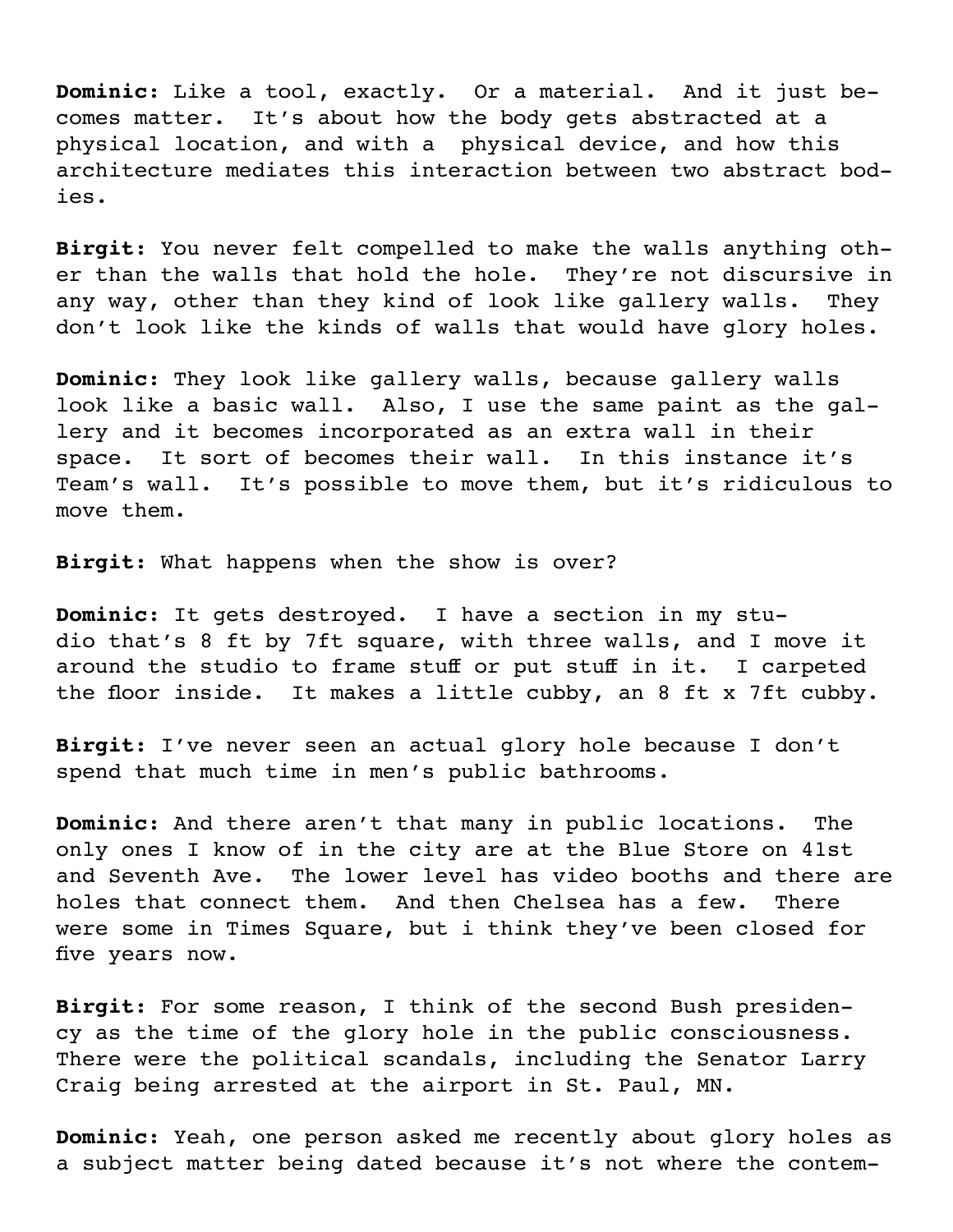porary gay man goes to meet people, but I think it's not true. I go, for my research, and the community that's there isn't the contemporary gay man necessarily.

The people who I have mostly seen there are from other already invisible communities like migrant workers, guys who work in restaurants, construction. It's a population that people don't necessarily think about as being the gay population in the city. As much as it's about the gay thing, it's more about mining



*GHWIV, Team Gallery, NYC, 2011, Detail* 

interesting specificities of gay life, and then finding out other ways in which it can be interesting (aside from this is where people have sex, you know?)

**Birgit**: So, what are the grey things in the holes?

**Dominic**: Those are solid aluminum rods that range from being 8 inches to 10 inches long, 2 inches in diameter and it's solid matter. It reflects back on the idea of the body being abstracted into matter. They become a compositional element. You have these holes and you fill them.

There is an element that is hidden in this, and it's my labor. I work very hard to hide the labor, because I like it when a labored object becomes a found object. It's something you make in your studio and when it leaves, it can exist entirely outside of the studio, and entirely outside of the artist. I am doing this type of physical wall building labor, connecting my population with the population of that type of worker.

**Birgit**: If you've built a wall before you know intrinsically how much work that was, but if you haven't, you don't know what a pain that is.

**Dominic**: In fact, every time I say I will never do that again, but I do and I like it once I'm in it.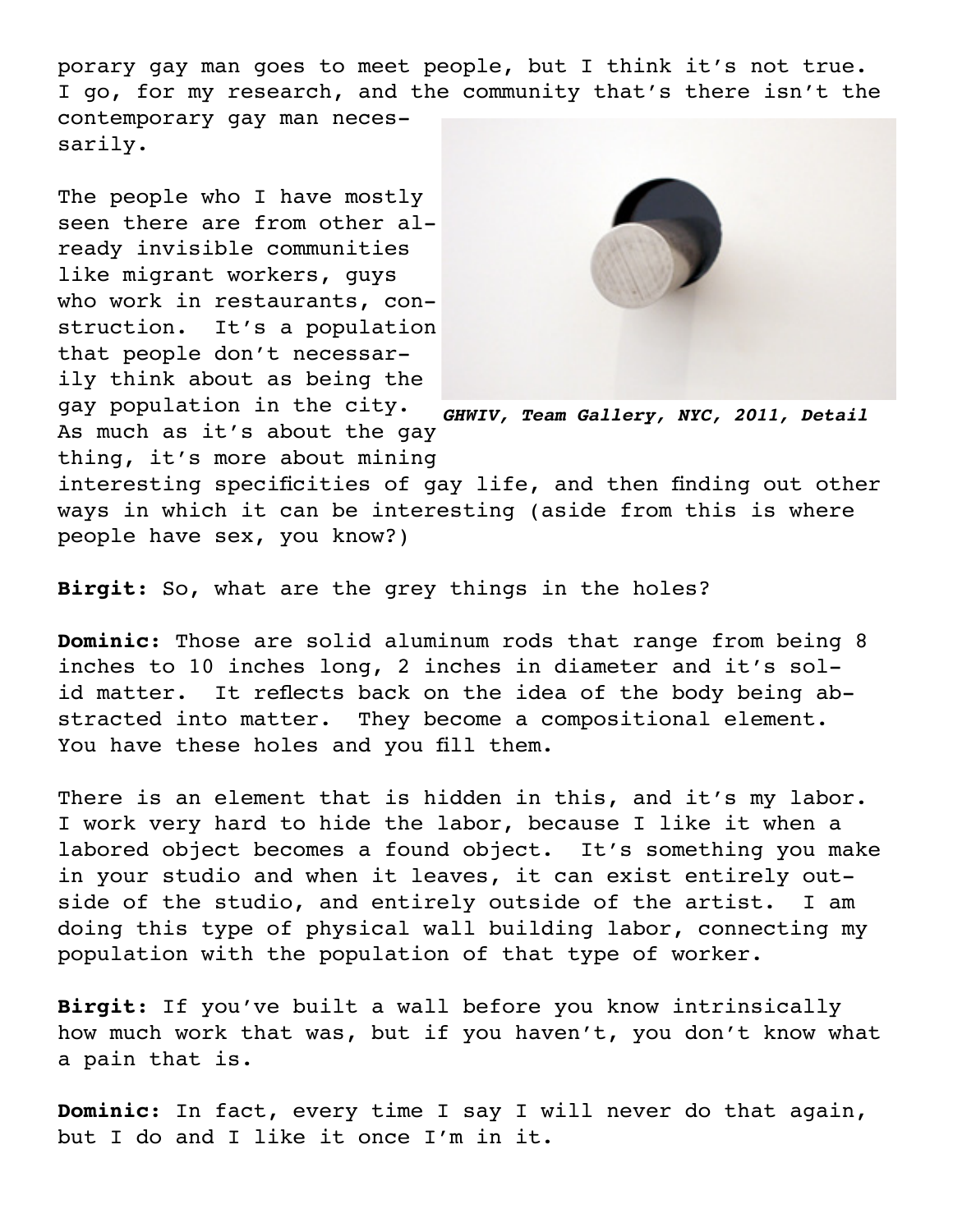**Birgit**: Would it be an attractive proposition for someone else to make it for you?

**Dominic**: It is, but I wouldn't want the gallery staff to do it, I'd want to hire workers from Home Depot or something like that so that how it is constructed stays part of the content.

The other work comes out of the glory hole walls. They function in the same way as glory holes, but where the glory hole



*Black Cowboy (reciprocity pile), Team Gallery, NYC, 2011*

is an idea that does exist in reality, these things don't. They're just art works. It's a sheet of leather or plexiglass, there are two parties on either side of the sheet, one uses one set of handles to hold it up and lines their mouth up with one hole while the other person is on the other side, probably kneeling, using the other set of handles,

and their mouth lines up with the lower hole which also lines up with the cock.

So, it's like a portable glory hole, although the body isn't entirely covered. And so, the plexi one could function easily, and where it's clear, you don't have the anonymity that you have in a glory hole, but you are still choosing to have something mediate between you and the other person. And it's with fairly thick plexi-glass (3/4 inch), which is quite heavy but manageable for two people to hold, so you have this shared acceptance of distance between the two people, while having closeness.

**Birgit**: So, in the wall, there is a level of risk involved, because you don't know who is on the other side, and what they are going to do.

**Dominic**: Yes, this is much more about the choice of working with this person to keep distance or have mediation.

**Birgit**: Would you ever try these out?

**Dominic**: Yeah. I mean, it's not important for me or the viewer to know how these function in reality, but absolutely, it could be interesting to find out. In a way it would extract from it being an art object, there is a risk that you could loose it into the S + M world. And then it just becomes me appropriating leather and chains.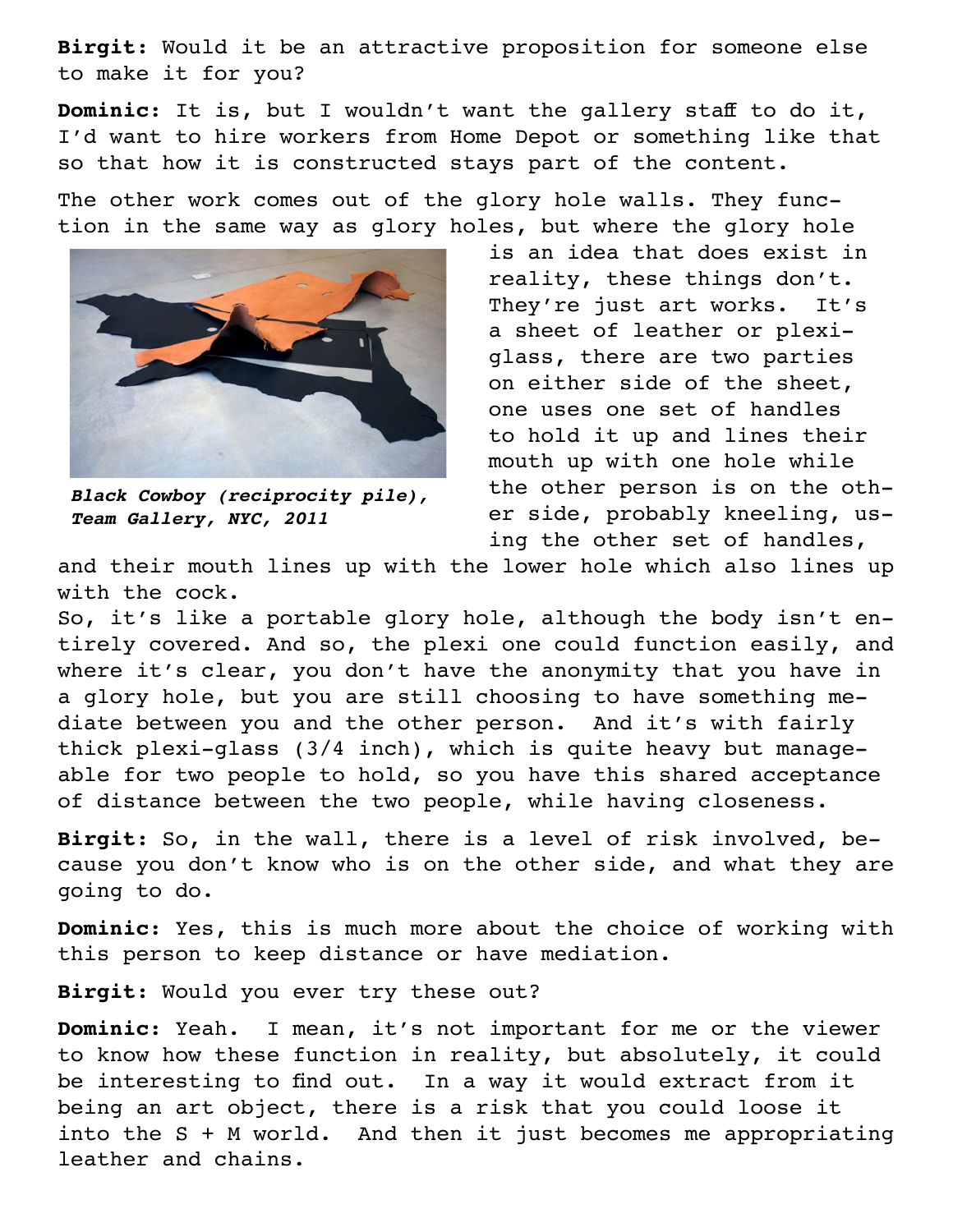**Birgit**: Well, I was actually wondering about the implied performative aspect of both these pieces. Is it tempting to try and throw an orgy? How can you resist? If this was the late 60's, there'd definitely be one.

**Dominic**: Oh, yeah, that would be the opening! What's funny is that very few people ask if they have ever been used. But they do ask if I have ever visited a glory hole. But a lot of this work is about the choice of keeping distance, and putting a barrier in between me and the viewer. It's about having distance and choosing to have it.

**Birgit**: Not having an orgy defines the work just as much as having one does.

**Dominic**: Yes. I might personally be interested in seeing them used, but not as an action in the gallery, not as an art thing. But just to satisfy a level of curiosity. They are based on my proportions. Seeing how it would work for someone shorter or bigger would be interesting.

I really appreciate the juxtaposition between the wall which is kind of aggressive and then you have these which are total atrophy, material that falls victim to gravity. One is dyed black handbag leather and other is raw leather that's for saddle making and other more Western crafty style objects. City. Country. Sex. I like that it's a physical location that abstracts the body.

**Dominic**: Let's go skipping back, to PS 1. This view shows the bulk of the installation, behind the glory hole wall which is held up by these pipes that are about head height. In order to maneuver in the space, you have to duck underneath them. You have a set of office chairs, one leather, one fabric, their arms have



*ObjectionRoom, P.S.1, New York, 2010*

been cut off. Salt licks are embedded into the seats, and water dumped on it gives you a crusty build up of salt spreading on the leather and fabric.

The most noticeable and obnoxious part of the room is the speak-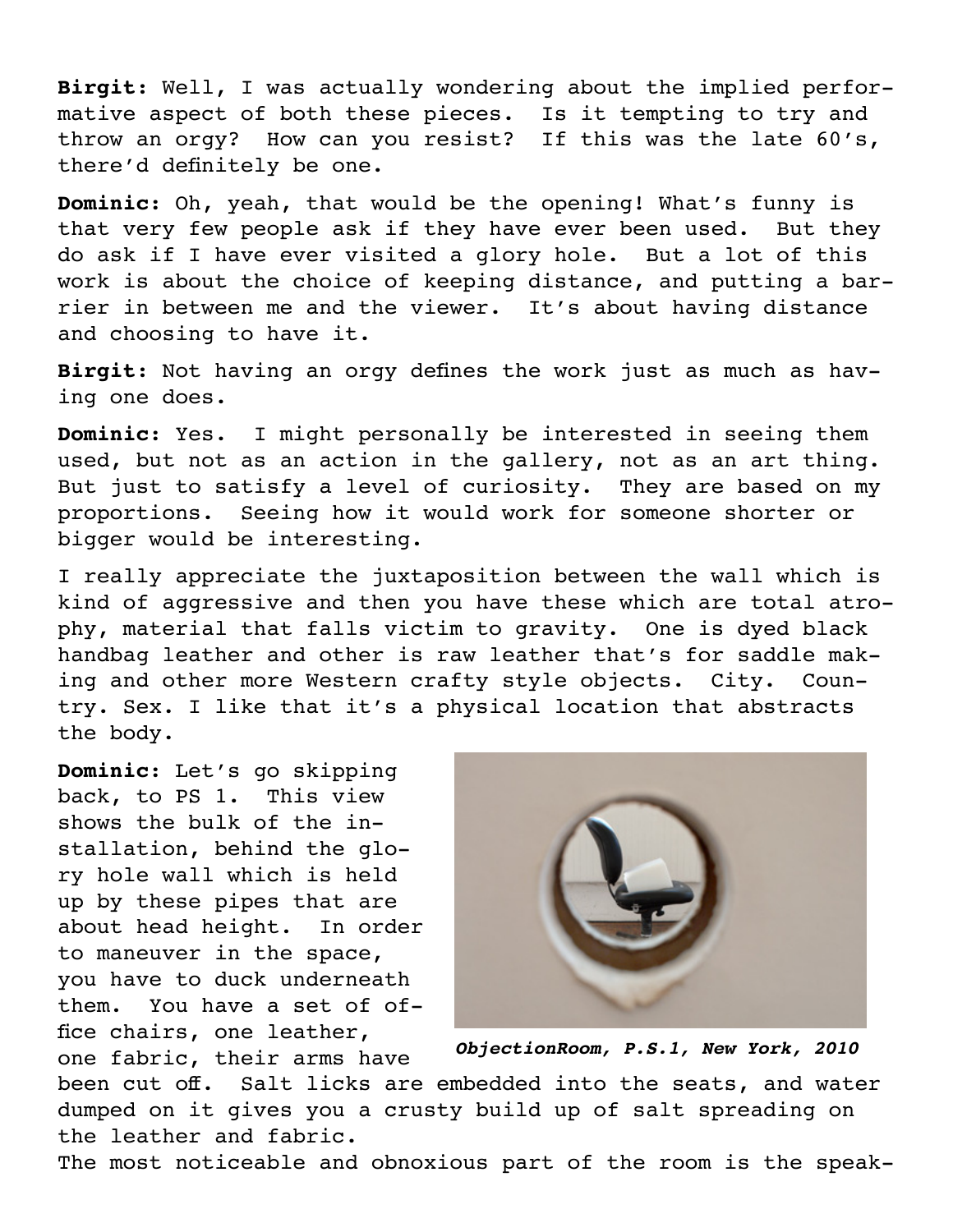

*ObjectionRoom, P.S.1, New York, 2010*

er blasting recordings of hyena calls which hunters use in Zimbabwe. They hunt hyena by attracting them to the hunter rather than the hunter to the animal. In other hunts, they

are tracking for days, but the hyena is very easy because they don't seem to differentiate between a recorded call and

a real call, and they will come to you. **Birgit**: The speaker is a giant bullhorn?

**Dominic**: The speaker is a an older style bullhorn type speaker, and I chose it for its aesthetic aggressiveness, and the institutional connotations. You get a very tinny sound.

**Birgit**: And the hyena still respond to that?

**Dominic**: Yes, they do. This isn't the one we used. When I was in Zimbabwe, they just used the built-in speakers of the truck, and the quality of the recordings is terrible, which is what I used here. It's pretty incredible that these hyenas, who aren't dumb animals, fall for that. The sound piece is pretty assertive, and I didn't want to aim it directly at the viewer. They gave me this really great room with windows at PS 1, and I got to have the windows open the whole show. I pointed the sound out and you could hear it on the street.

**Birgit**: Did any hyenas come?

**Dominic**: No, none.

**Birgit + Dominic**: Bummer.

**Birgit**: So, what's the story with the salt licks? These are much bigger than any I think I have ever seen.

**Dominic**: These are used for cattle. It's salt with different minerals in it. Cattle ranchers use them to make sure their product is getting enough nutrients. I remember hunters in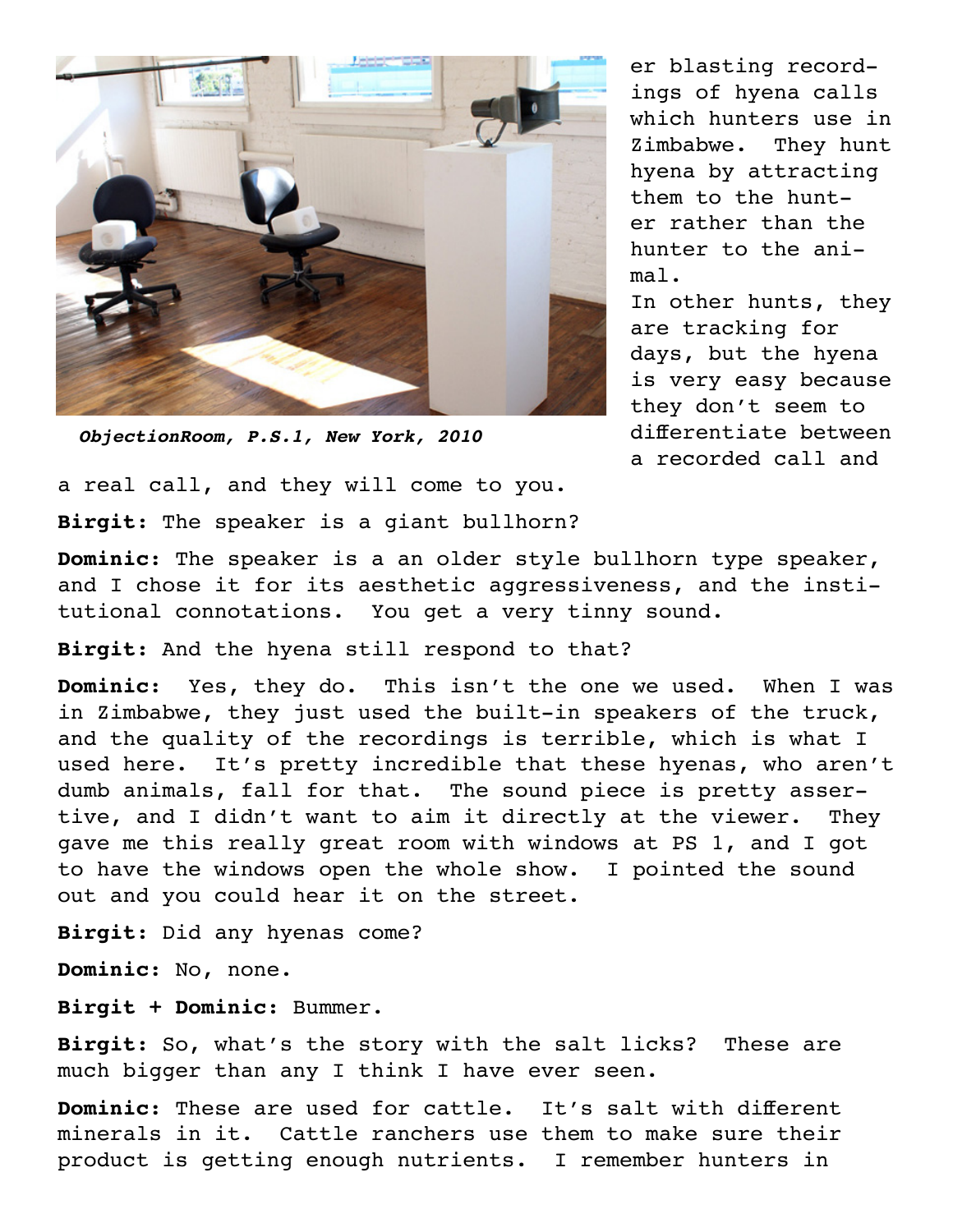Minnesota using them to attract deer to a specific spot in the woods. Also, I learned that a few patient hunters will feed the deer over number of years so their trophy is bigger. For these hunters, it works in the same way that the hyena calls do.

**Birgit**: So in combination with the glory holes, you are playing with the risk factor?

**Dominic**: Yes, there is the risk. It also creates a community without allowing it to form, which is something I have come to find interesting about the glory hole because you have people come to the same place to fulfill a common need, which is one way that communities are formed. Except, in the way that glory holes are set up it's basically impossible to create a community outside of that space. The reason you go to the glory hole, is to not participate in the community. Also, there is the coming together of the conservative community of hunting and the not necessarily conservative community of gay sex. The pipes function to hold up the wall which is free-standing and would fall over easily but they also force people to change their physicality as they enter, duck and change their perspective for that one brief minute.

**Birgit**: Or bang your head. Which is relatively aggressive. The pipes are not asking the viewer nicely to change perspective, but give a choice: change perspective or get hurt.

**Dominic**: Yes, this was a fairly aggressive room with the pipes and the walls right in the middle of the room, having only 2 feet to get around it. We shut the A/C off for the six months of the show and it was a really hot summer, and it was really windy. So the exterior atmosphere penetrated the room, which made for great pressure on the human body.

**Birgit**: Let's talk about the installation at Asia Song Society. Tell me about the snake.

**Dominic**: I had to look up "snake eating it's own tail", that's the sculpture I wanted to make, and



I knew it existed in *Reciprocity Room, A.S.S., New York, 2010*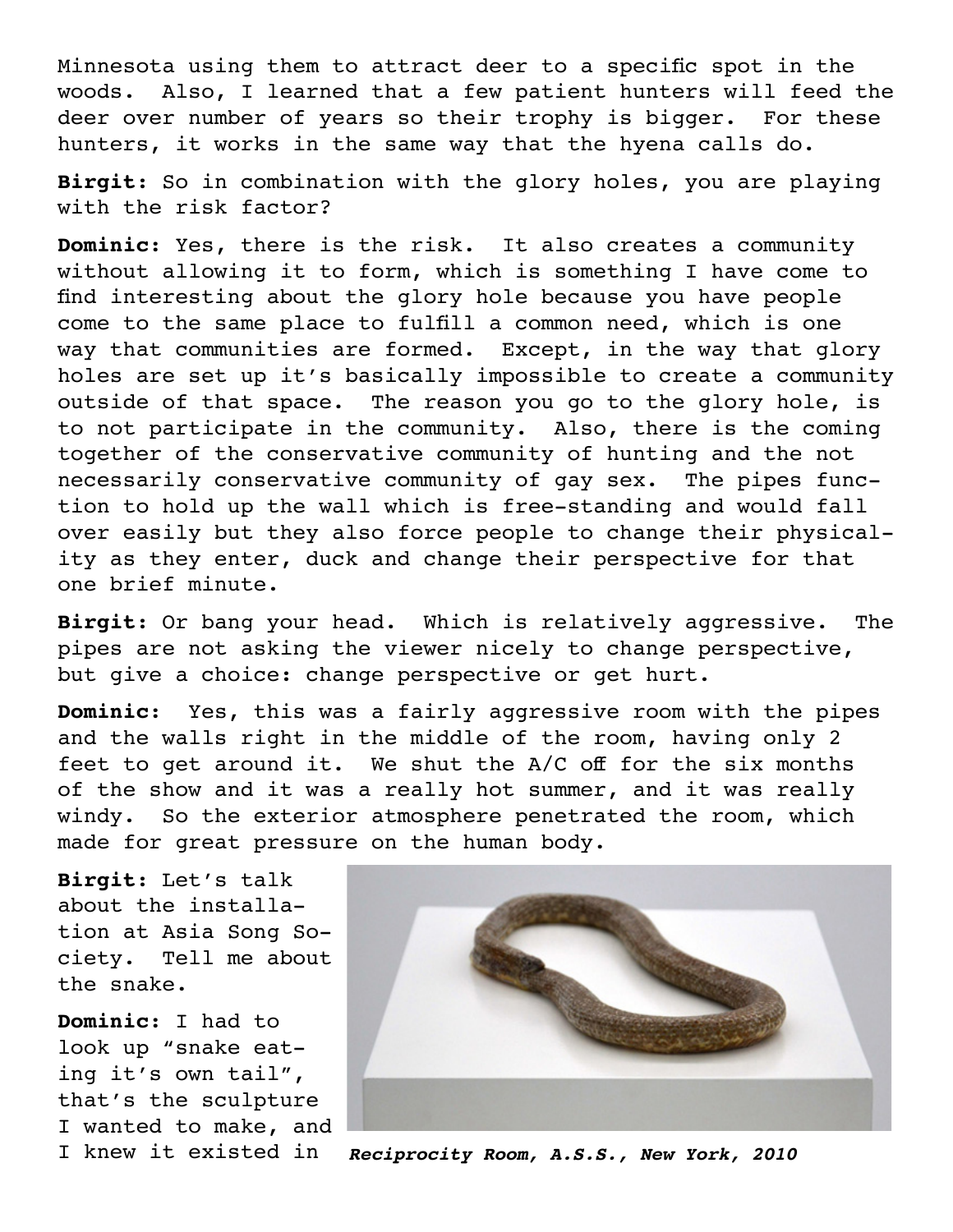myth or somewhere. Its the Ouroboros and it appears in multiple cultures. And almost every time it's a symbol for the circle of life and a self perpetuating living being.

**Birgit**: You made it, right?

**Dominic**: Right. It's a taxidermy snake. I found pictures online documenting this event, but it's very rare, and usually for this to happen, the snake hasn't eaten in a long time, and it's feeding drive takes over. The prey is in sight, it strikes, but misses the prey. The next thing it sees move is it's tail and so it goes for that. Yeah.

To me, a self-eating snake symbolizing perpetual life is so absurd. You can't eat yourself, you'll die or damage yourself. There is a homo-eroticism involved in eating your own tail, and I like that. I'm going out west in a few weeks to look for rattle snakes, because that's what it has to be for it to be a good American art work. And this is probably the most American show I have ever made. The show was made specifically for A.S.S. run by Terence Koh. I had the with its history and cultural niche in mind. Like past room installations, it functions as one



*Reciprocity Room, A.S.S., New York, 2010* gyrate.

room-sized work, the works are interconnected and related, and should be experienced together though they can be separated out and be autonomous works. Along with the snake, which for me was the center piece, were the most attention grabbing works, these two exercise machines, igallops, which simulate the gallop of the horse.

**Birgit**: What part of you do they exercise?

**Dominic**: They exercise your core. From what I can tell, it was mostly advertised to women to work abdominal muscles. And you sit in front of the TV and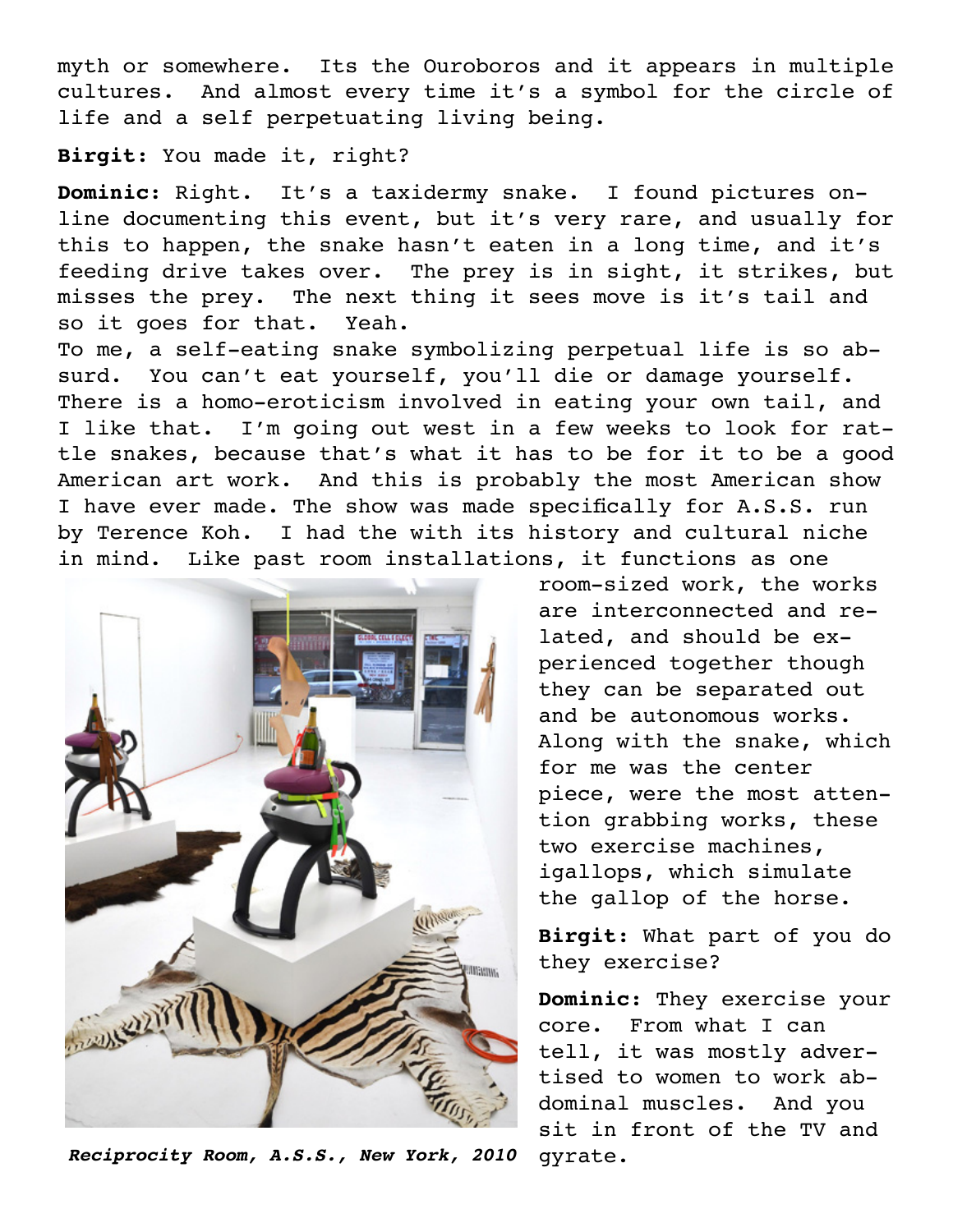I designed these harnesses that strap on champagne bottles. You take off the wrapper and metal cage that holds the cork in, it can take somewhere between 2 and 40 minutes or 6 hours, but eventually the champagne pops. The show is called **Reciprocity Room**. The two machines are called Equaas Quaaga (zebra) and Bos Americanus (buffalo). The two machines were differentiated by the buffalo rug and the zebra skin rug. The zebra also gets a nylon and stainless steel cock ring harness contraption with plastic parts whereas the American version is all leather, and there is no sewing involved, it's all done with tension and metal rings. They identify as very different things even though they are the same functioning machine. For me the buffalo hide and leather took on an American or an interior identity versus the exotic, man made materials, fluorescent webbing, plastic and the zebra, which is a very non-American animal, as foreign or an exterior kind of identity.

And then this is the first of the leather, portable glory holes, called **Mediation Sheet** made out of extra leather from the harnesses. Also, there were two spare harnesses in the space that satisfied a want for baroque decoration on the walls.

**Birgit**: They functioned as wall hangings, kind of like very eccentric wall hanging.

**Dominic**: Yeah. And then there was this decal of an image I found online in a biological journal to describe the slight sexual dimorphism that happens in hyenas. When they were first discovered by Western civilizations in Northern Africa, hyenas were believed to be hermaphroditic because there is such little dimorphism and the females have an extremely enlarged clitoris, and so it was thought that either they were all hermaphrodites or an all male species, a gay animal.

It's a fascinating cultural history that goes along with hyenas.



*Reciprocity Room, A.S.S., New York, 2010*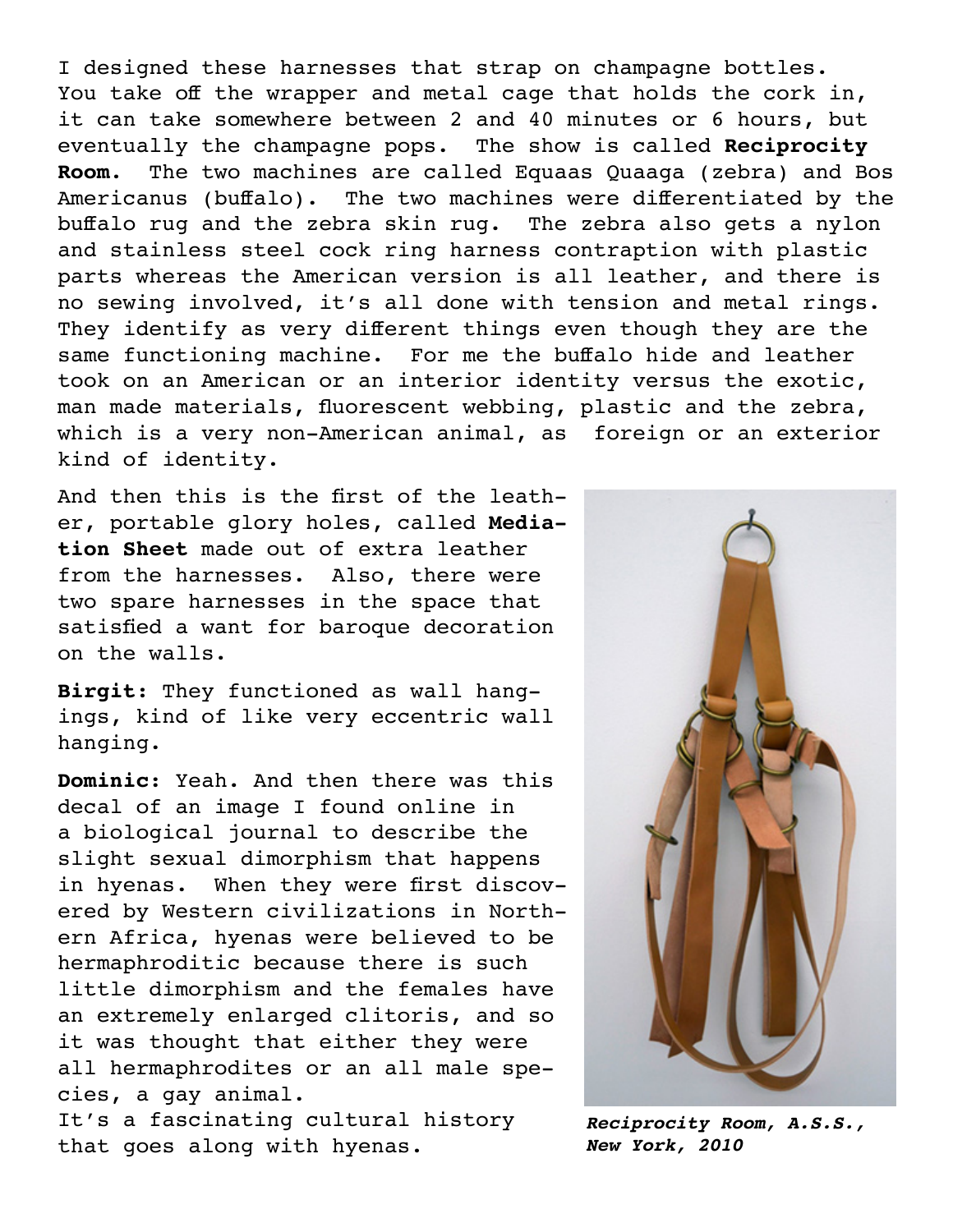**Dominic**: I liked what happened to the machines when the bottles were empty and the machine was off or when the machines were running and the bottles were full. I like that the objects weren't performing all the time, necessarily. I was interested in dealing with performance in art and the way a contemporary viewer seems to desire the instant of the making of the work. And then to create an object that performed that. But also, then have it to be able to shut off.

**Birgit**: The sound was very memorable

**Dominic**: The leather harness was really great sound-wise. They're extremely sexual machines. I loved that these machines just celebrate themselves and they go and go until the champagne pops: "Congratulations!" "Put another bottle on". This continuous action that leads to constant celebration. The congratulatory, masturbatory behavior that the sculptures have. I liked the work a lot, but the reception was that it was comedic. It's the easiest read, that it's a simple sexual comedy.

**Birgit**: You made a performing object, and within the context of the space where you showed it, it performed exactly in the way that people wanted it to, and maybe it made it difficult to see anything else.

**Dominic**: I used to be more hesitant to show the same idea in the same form more than once, but I've started to realize that its ok to show slightly different forms, keep it interesting for me and less challenging to the viewer. They get to have a continuity which I have come to understand is extremely important for their ability to move past the first level of meaning, past the surface of the object into the interior and develop a meaning for why someone is making this work.

**Birgit**: Maybe this piece goes more into a metaphorical language and that's why the multiple levels of meaning are important to you? Some other pieces address being a sculpture differently, right? Some sculpture makes you aware of your physicality by not appealing to your brain that much and then there is the sculpture that's super specific in it's cultural conditioning and isn't legible to everyone.

**Dominic**: Yeah, I think so, too. And I think the snake is the piece that functions in both ways the most even though it's such an image. It's an image of a snake eating itself, but it's an actual snake.